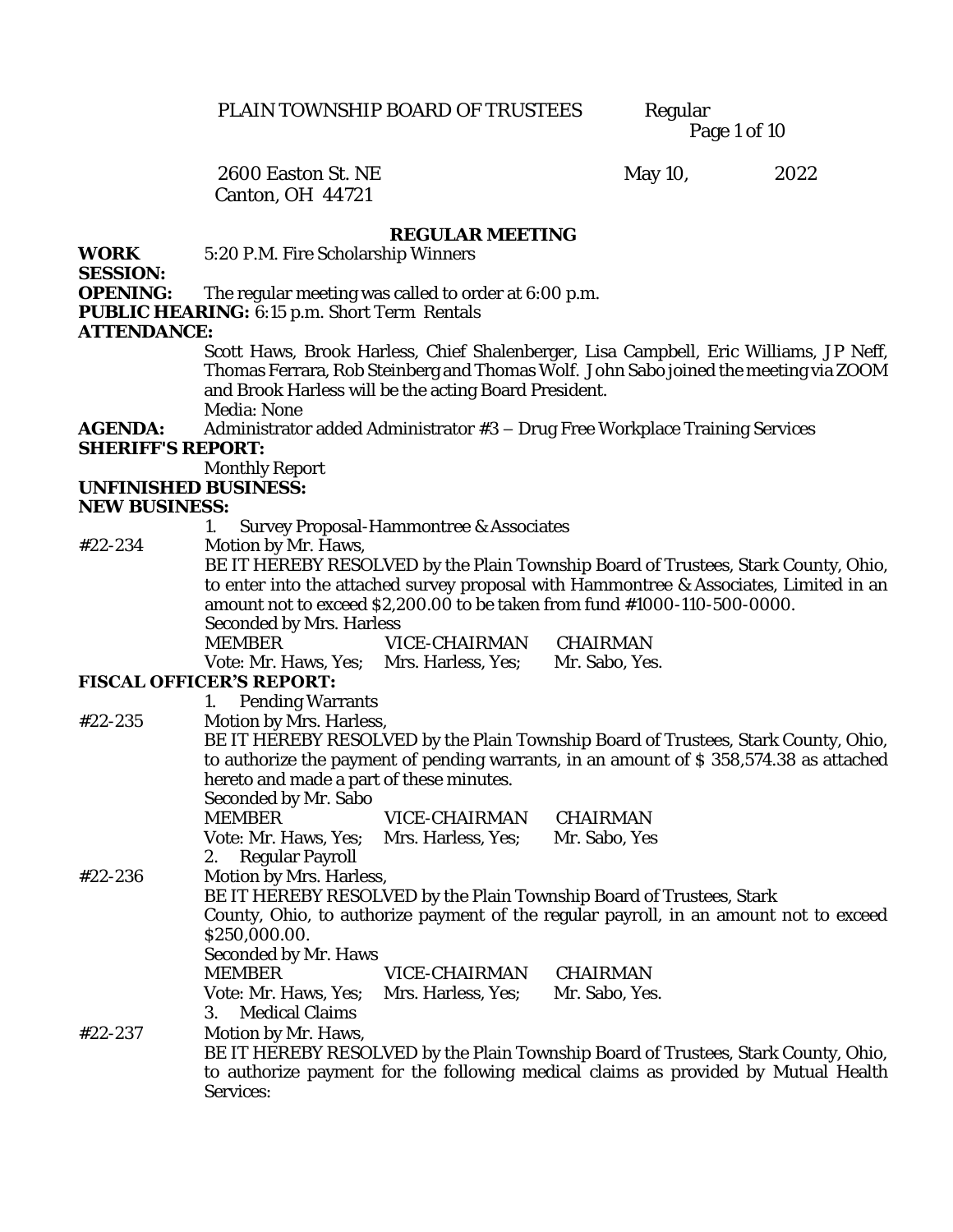Page 2 of 10

Canton, OH 44721

2600 Easton St. NE May 10, 2022

| <b>DATE</b> | WARRANT AMOUNT        |  |
|-------------|-----------------------|--|
| 04/27/22    | 1065-2022 \$18,771.07 |  |
| 05/06/22    | 1193-2022 \$7.004.97  |  |

Seconded by Mrs. Harless MEMBER VICE-CHAIRMAN CHAIRMAN Vote: Mr. Haws, Yes; Mrs. Harless, Yes; Mr. Sabo, Yes 4. Financial Report 5. Set Public Hearing for Lighting District a. Fountains at Edgewood Phases 1, 11, & 111 #22-238 Motion by Mr. Haws. WHEREAS, a petition for a lighting district has been filed with the Plain Township Fiscal Officer for a new lighting district at Fountains at Edgewood, Phases I, II and III BE IT HEREBY RESOLVED by the Plain Township Board of Trustees, Stark County, Ohio to set a public hearing for Tuesday, June 14, 2022 at 6:15 pm for creation of a lighting district as petitioned by the property owner, Lemmon Development for Fountains at Edgewood I, II and III and authorize the Plain Township Fiscal Officer to make the necessary notification to the property owners and to publish a legal ad in the Repository of the hearing. Seconded by Mr. Sabo MEMBER VICE-CHAIRMAN CHAIRMAN Vote: Mr. Haws, Yes; Mrs. Harless, Yes; Mr. Sabo, Yes b. Lakes at Kings Creek, Section 15, SW Section #22-239 Motion by Mrs. Harless. WHEREAS, a petition for a lighting district has been filed with the Plain Township Fiscal Officer for a new lighting district at Lakes at Kings Creek. BE IT HEREBY RESOLVED by the Plain Township Board of Trustees, Stark County, Ohio to set a public hearing for Tuesday, June 14, 2022 at 6:15 pm for creation of a lighting district as petitioned by the property owner, for the Lakes at King's Creek, section 15, SW Quarter and authorize the Plain Township Fiscal Officer to make the necessary notification to the property owners and to publish a legal ad in the Repository of the hearing. Seconded by Mr. Haws MEMBER VICE-CHAIRMAN CHAIRMAN Vote: Mr. Haws, Yes; Mrs. Harless, Yes; Mr. Sabo, Yes 6. Amended Certificate for Capital Funds #22-240 Motion by Mr. Haws BE IT HEREBY RESOLVED by the Plain Township Board of Trustees, Stark County, Ohio, to authorize the Plain Township Fiscal Officer to request an Additional Amended Certificate of Estimated Resources from the Stark County Auditor for \$ 50,000.00: 2111-Fire District 2111-910-910-0000 Operating transfers out \$50,000.00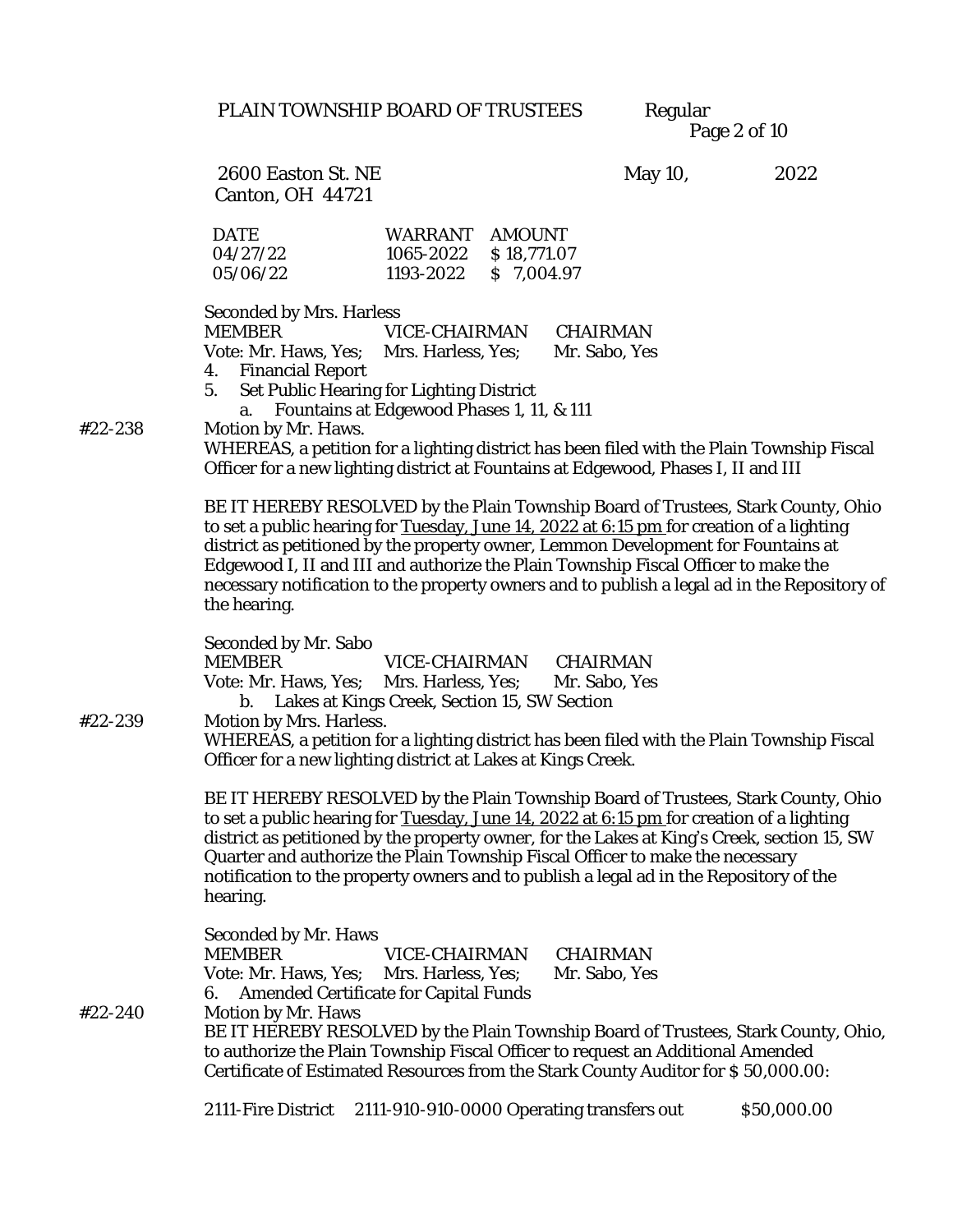Page 3 of 10

Canton, OH 44721

2600 Easton St. NE May 10, 2022

AND BE IT HEREBY FURTHER RESOLVED, by the Plain Township Board of Trustees, upon certification by the Stark County Auditor to appropriate these funds as follows:

4911-760-740-0000 – Capital Projects – Fire & EMS Equipment and Vehicles \$50,000.00

Seconded by Mrs. Harless

MEMBER VICE-CHAIRMAN CHAIRMAN Vote: Mr. Haws, Yes; Mrs. Harless, Yes; Mr. Sabo, Yes

#### **ADMINISTRATOR:**

1. Payment to the State of Ohio UST for the Underground Storage Tank Fees

#22-241 Motion by Mr. Haws.

BE IT HEREBY RESOLVED, by the Plain Township Board of Trustees, Stark County, Ohio to approve and authorize payment to the State of Ohio UST Fund for the 2022 Underground Storage Tank Fees, in the amount of \$2,200.00 from the following funds:

| 2171-610-599-0000 | \$533.33   | Parks |
|-------------------|------------|-------|
| 2031-330-599-0000 | \$533.33   | Road  |
| 2111-220-599-0000 | \$1.133.34 | Fire  |

Seconded by Mr. Sabo

MEMBER VICE-CHAIRMAN CHAIRMAN Vote: Mr. Haws, Yes; Mrs. Harless, Yes; Mr. Sabo, Yes 2. Payment to Canton Data Print for the 2022 Summer Newsletter

#22-242 Motion by Mr. Haws.

BE IT HEREBY RESOLVED by the Plain Township Board of Trustees, Stark County, Ohio, to authorize payment to Canton Data Print for the *printing and postage* of the 2022, Plain Township Summer Newsletter in an amount not to exceed \$15,000.00 and to authorize payment from the following funds:

#### **Printing & Postage**

| Administration | 1000-110-500-0000 | \$3,000.00 |
|----------------|-------------------|------------|
| Road           | 2031-330-599-0000 | \$3,000.00 |
| Park           | 2901-610-599-0000 | \$3,000.00 |
| Zonina         | 2181-130-599-0000 | \$3,000.00 |
| Fire           | 2111-220-599-0000 | \$3,000.00 |

Seconded by Mrs. Harless

MEMBER VICE-CHAIRMAN CHAIRMAN Vote: Mr. Haws, Yes; Mrs. Harless, Yes; Mr. Sabo, Yes 3. First Connect Corporate Services

#22-243 Motion by Mr. Haws,

BE IT HEREBY RESOLVED by the Plain Township Board of Trustees, Stark County, Ohio, to enter into the attached agreement with First Connect Corporate Services for DFWP training services in the amount not to exceed \$2,090.00 to be taken from fund #1000-110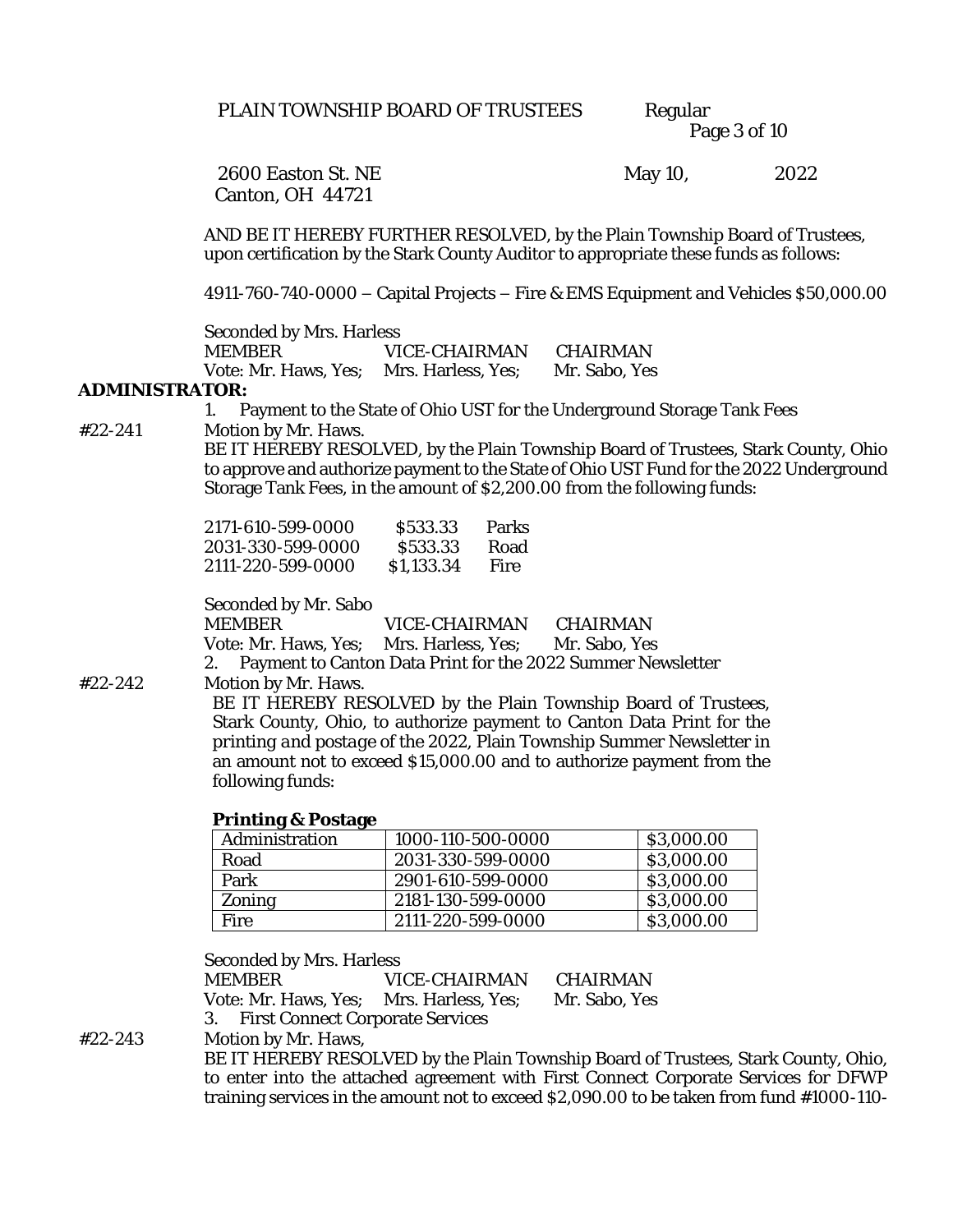PLAIN TOWNSHIP BOARD OF TRUSTEES

Regular<br>Page 4 of 10

|                  | 2600 Easton St. NE                                            |                                                      | May 10,                                                                                        | 2022 |
|------------------|---------------------------------------------------------------|------------------------------------------------------|------------------------------------------------------------------------------------------------|------|
|                  | Canton, OH 44721                                              |                                                      |                                                                                                |      |
|                  |                                                               |                                                      |                                                                                                |      |
|                  | 500-0000.                                                     |                                                      |                                                                                                |      |
|                  | Seconded by Mrs. Harless<br><b>MEMBER</b>                     | VICE-CHAIRMAN                                        |                                                                                                |      |
|                  | Vote: Mr. Haws, Yes; Mrs. Harless, Yes;                       |                                                      | CHAIRMAN<br>Mr. Sabo, Yes                                                                      |      |
| FIRE DEPARTMENT: |                                                               |                                                      |                                                                                                |      |
|                  | Monthly Report<br>1.                                          |                                                      |                                                                                                |      |
|                  | 2.                                                            | Warren Fire-Breathing Air Supply Hose                |                                                                                                |      |
| #22-244          | Motion by Mr. Haws.                                           |                                                      |                                                                                                |      |
|                  |                                                               |                                                      | BE IT HEREBY RESOLVED by the Plain Township Board of Trustees, Stark County, Ohio,             |      |
|                  |                                                               |                                                      | to authorize the purchase and payment for Breathing Air Supply Hose to (MESD) Warren           |      |
|                  |                                                               |                                                      | Fire Equipment per the attached quote in an amount not to exceed \$3,000.00 from Fund          |      |
|                  | #2281-760-740-0000.                                           |                                                      |                                                                                                |      |
|                  | Seconded by Mr. Sabo                                          |                                                      |                                                                                                |      |
|                  | <b>MEMBER</b>                                                 | VICE-CHAIRMAN                                        | CHAIRMAN                                                                                       |      |
|                  | Vote: Mr. Haws, Yes; Mrs. Harless, Yes;                       |                                                      | Mr. Sabo, Yes                                                                                  |      |
| #22-245          | 3. Hiring of Fire Safety Inspector<br>Motion by Mrs. Harless. |                                                      |                                                                                                |      |
|                  |                                                               |                                                      | BE IT HEREBY RESOLVED by the Plain Township Board of Trustees, Stark County, Ohio,             |      |
|                  |                                                               |                                                      | to hire John Forberg and Amy Hohenberger for the position of Fire Safety Inspector,            |      |
|                  |                                                               |                                                      | pending satisfactory completion of the Ohio Police and Fire medical physical and               |      |
|                  |                                                               |                                                      | background check. Wages and benefits are to be in accordance with the current                  |      |
|                  | firefighters collective bargaining agreement.                 |                                                      |                                                                                                |      |
|                  | Seconded by Mr. Haws                                          |                                                      |                                                                                                |      |
|                  | MEMBER                                                        | VICE-CHAIRMAN                                        | CHAIRMAN                                                                                       |      |
|                  | Vote: Mr. Haws, Yes; Mrs. Harless, Yes;                       |                                                      | Mr. Sabo, Yes                                                                                  |      |
|                  | Resignation of Tristin Hamilton<br>4.                         |                                                      |                                                                                                |      |
| #22-246          | Motion by Mr. Haws.                                           |                                                      |                                                                                                |      |
|                  |                                                               |                                                      | BE IT HEREBY RESOLVED by the Plain Township Board of Trustees, Stark                           |      |
|                  |                                                               |                                                      | County, Ohio to accept the resignation of Tristin Hamilton as a Plain Township                 |      |
|                  |                                                               |                                                      | Part-Time Firefighter/Paramedic effective May 22, 2022, at 0700 am.                            |      |
|                  | Seconded by Mr. Sabo<br><b>MEMBER</b>                         | VICE-CHAIRMAN                                        | CHAIRMAN                                                                                       |      |
|                  | Vote: Mr. Haws, Yes; Mrs. Harless, Yes; Mr. Sabo, Yes         |                                                      |                                                                                                |      |
| ROAD DEPARTMENT: |                                                               |                                                      |                                                                                                |      |
|                  | Monthly Report<br>1.                                          |                                                      |                                                                                                |      |
|                  | 2.                                                            | Payment to McIntosh Oil for Gasoline, Oil and Diesel |                                                                                                |      |
| #22-247          | Motion by Mr. Haws,                                           |                                                      |                                                                                                |      |
|                  |                                                               |                                                      | BE IT HEREBY RESOLVED by the Plain Township Board of Trustees, Stark County, Ohio              |      |
|                  |                                                               |                                                      | to authorize purchase and payment to McIntosh Oil for gasoline, oil, and diesel fuel at a cost |      |
|                  |                                                               |                                                      | not to exceed \$35,000.00 from fund 2021-330-420-0000 Operating Supplies.                      |      |
|                  | Seconded by Mrs. Harless                                      |                                                      |                                                                                                |      |
|                  | <b>MEMBER</b>                                                 | VICE-CHAIRMAN                                        | CHAIRMAN                                                                                       |      |
|                  | Vote: Mr. Haws, Yes;                                          | Mrs. Harless, Yes;                                   | Mr. Sabo, Yes                                                                                  |      |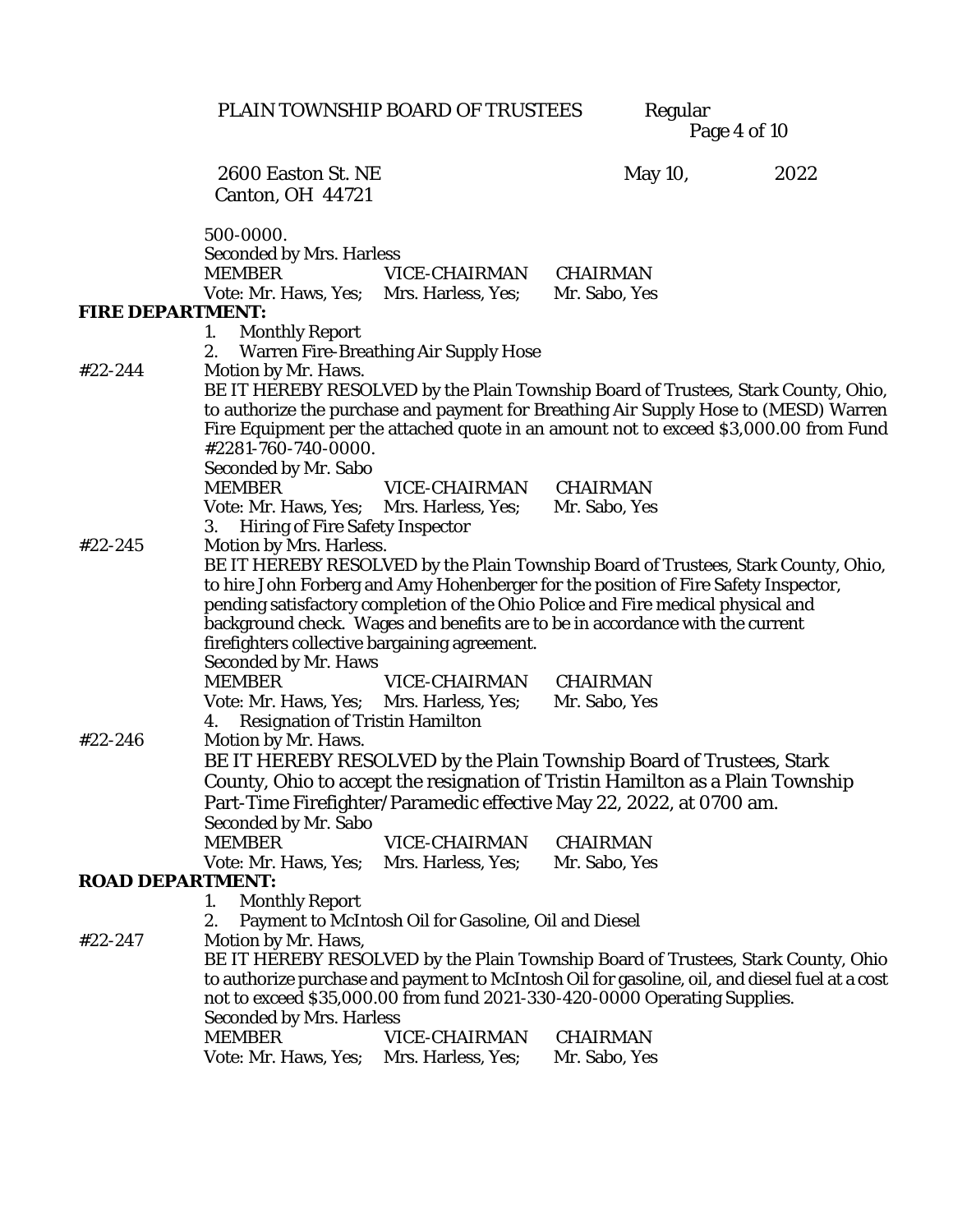|         | PLAIN TOWNSHIP BOARD OF TRUSTEES                                                                                                                                                                                                                                                                                                                                                                                                                                                                                                                                                                                    | Regular<br>Page 5 of 10   |      |
|---------|---------------------------------------------------------------------------------------------------------------------------------------------------------------------------------------------------------------------------------------------------------------------------------------------------------------------------------------------------------------------------------------------------------------------------------------------------------------------------------------------------------------------------------------------------------------------------------------------------------------------|---------------------------|------|
|         | 2600 Easton St. NE<br>Canton, OH 44721                                                                                                                                                                                                                                                                                                                                                                                                                                                                                                                                                                              | May 10,                   | 2022 |
|         | 3.<br>Enter into an Agreement with OHM Advisors for the OPWC Funding Application for<br>Orion St NW                                                                                                                                                                                                                                                                                                                                                                                                                                                                                                                 |                           |      |
| #22-248 | Motion by Mr. Haws.<br>BE IT HEREBY RESOLVED by the Plain Township Board of Trustees, Stark County, Ohio,<br>to enter into agreement with OHM Advisors for the Geotechnical Investigation, Surveying<br>Boring Locations and OPWC Funding Application Assistance for Orion St. N.W. Not to<br>exceed amount of \$18,600.00 from fund 2021-330-360-0000 Contracted Services.<br>Seconded by Mr. Sabo<br>VICE-CHAIRMAN<br><b>MEMBER</b>                                                                                                                                                                               | CHAIRMAN                  |      |
|         | Vote: Mr. Haws, Yes; Mrs. Harless, Yes; Mr. Sabo, Yes<br>Permission to Register with Info Tech Inc. for online/Electronic Solicitation of Bids<br>4.                                                                                                                                                                                                                                                                                                                                                                                                                                                                |                           |      |
| #22-249 | Motion by Mr. Haws.<br>BE IT HEREBY RESOLVED by the Plain Township Board of Trustees, Stark County, Ohio,<br>to authorize the Highway Superintendent, on behalf of all Plain Township Departments, to<br>register with Info Tech Inc. (Bid Express) for online/electronic solicitation of bids.<br>Seconded by Mrs. Harless<br><b>MEMBER</b><br>VICE-CHAIRMAN<br>Vote: Mr. Haws, Yes; Mrs. Harless, Yes;                                                                                                                                                                                                            | CHAIRMAN<br>Mr. Sabo, Yes |      |
|         | <b>MD Solution Order</b><br>5.                                                                                                                                                                                                                                                                                                                                                                                                                                                                                                                                                                                      |                           |      |
| #22-250 | Motion by Mr. Haws<br>BE IT HEREBY RESOLVED, by the Plain Township Board of Trustees, Stark County,<br>Ohio, to authorize purchase and payment to MD Solutions Inc. for various road signs,<br>brackets, and hardware. Not to exceed amount \$6,461.50 from fund 2141-330-420-0000<br>Operating Supplies.<br>Seconded by Mr. Sabo<br>VICE-CHAIRMAN<br><b>MEMBER</b><br>Vote: Mr. Haws, Yes; Mrs. Harless, Yes;<br>Fuel Pump Replacement<br>6.                                                                                                                                                                       | CHAIRMAN<br>Mr. Sabo, Yes |      |
| #22-251 | Motion by Mr. Haws,<br>BE IT HEREBY RESOLVED, by the Plain Township Board of Trustees, Stark County, Ohio, to<br>authorize purchase, installation and payment to Collins Equipment Corp., Inc. for new fuel system<br>and software. Not to exceed \$36,741.00 from fund 2141-760-720-0000 Buildings.<br>Seconded by Mrs. Harless<br>VICE-CHAIRMAN<br>MEMBER<br>Vote: Mr. Haws, Yes;<br>Mrs. Harless, Yes;<br>Gledhill Winter Snowplow Package<br>$\frac{1}{2}$                                                                                                                                                      | CHAIRMAN<br>Mr. Sabo, Yes |      |
| #22-252 | Motion by Mr. Haws<br>BE IT HEREBY RESOLVED, by the Plain Township Board of Trustees, Stark County, Ohio, to<br>authorize purchase, payment, and installation of a 2022 Snow and Ice Package from Gledhill Road<br>Machinery Inc. Under the ODOT Cooperative Purchasing Program, STS#800852, INDEX<br>#STS515, this includes Bed, Plow, Spreader, Spreader Controls, Hydraulics, Light System and Pre-<br>wet Systems. Not to exceed \$88,489.00 to be taken from fund 2021-330-430-0000 Tools &<br>Equipment.<br>Seconded by Mrs. Harless<br>VICE-CHAIRMAN<br>MEMBER<br>Vote: Mr. Haws, Yes;<br>Mrs. Harless, Yes; | CHAIRMAN<br>Mr. Sabo, Yes |      |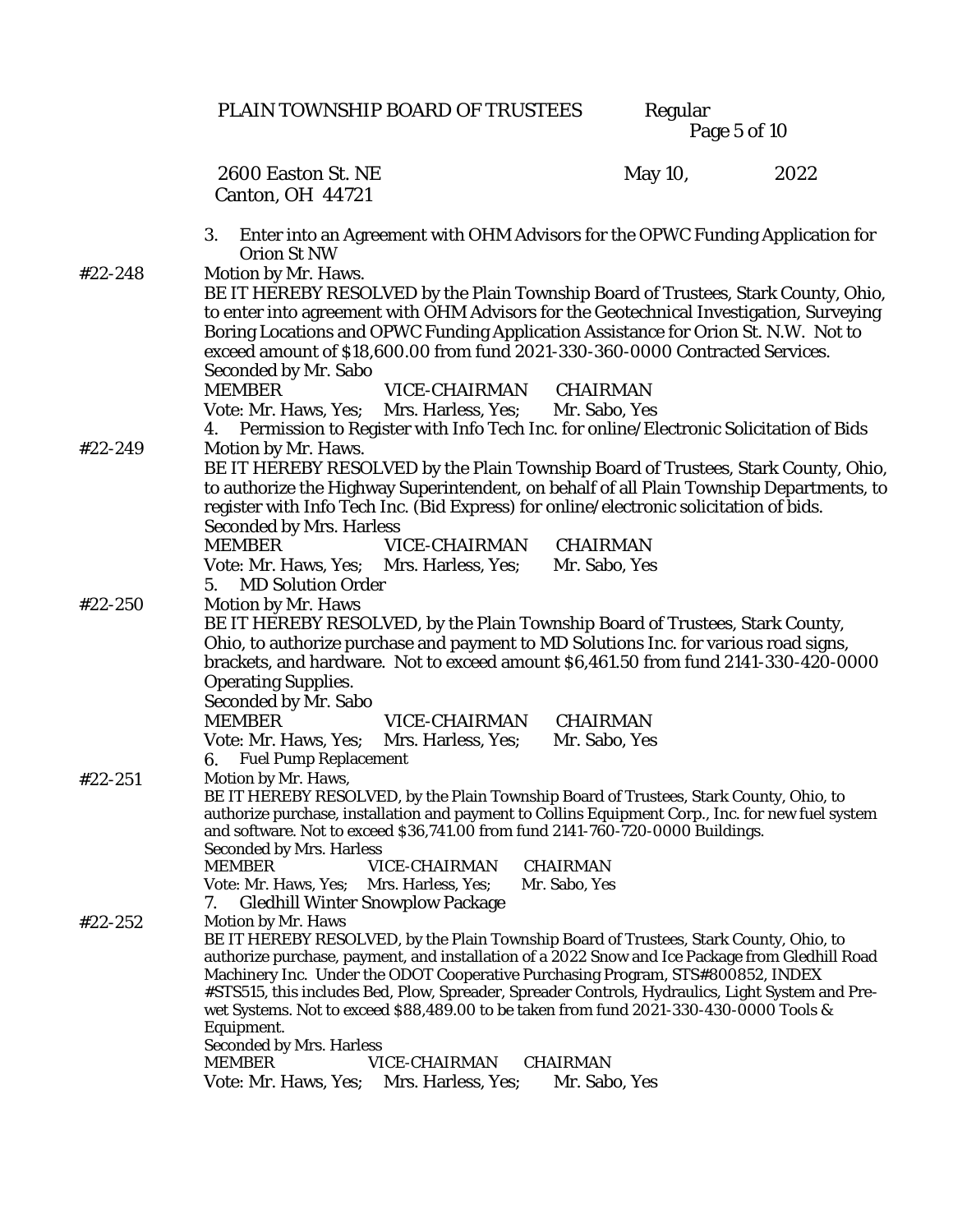Page 6 of 10

Canton, OH 44721

2600 Easton St. NE May 10, 2022

#### **ZONING DEPARTMENT:**

- 1. Monthly Report
- 2. Abatement
	- a. 6770 LAVONNE AVE NE
- #22-253 Motion by Mr. Haws, WHEREAS, a public hearing was held on 05/10/2022 by the Board of Trustees regarding the property conditions at 6770 LAVONNE AVE NE, Stark County, Ohio (Parcel # 5203329) and

WHEREAS, RAYMOND OTT JR, has failed to demonstrate satisfactory progress in correcting the violations at the above property; and

WHEREAS, the Plain Township Board of Trustees have provided the owner(s) of the property with notice and opportunity to be heard on this matter;

NOW, THEREFORE, BE IT HEREBY RESOLVED by the Plain Township Board of Trustees, Stark County, Ohio that:

• High grass and/or Weeds Ohio Revised Code Section 505.87 pertaining to the accumulation of vegetation, garbage, refuse, and other debris constituting a nuisance on property within Plain Township. And

•The nuisance(s) shall be abated or removed according to the procedures outlined in ORC Section 505.871, and

•Notice of this decision will be provided to the property owners.

Seconded by Mr. Sabo Vote: Mr. Haws, Yes; Mrs. Harless, ; Mr. Sabo, Yes. b. 4212 34th ST NE

#22-254 Motion by Mr. Haws,

WHEREAS, a public hearing was held on 5/10/22 by the Board of Trustees regarding the property conditions at 4212 34<sup>th</sup> ST NE, Stark County, Ohio (Parcel  $#$  5200215) and

WHEREAS, EDDY BERT E, has failed to demonstrate satisfactory progress in correcting the violations at the above property; and

WHEREAS, the Plain Township Board of Trustees have provided the owner(s) of the property with notice and opportunity to be heard on this matter;

NOW, THEREFORE, BE IT HEREBY RESOLVED by the Plain Township Board of Trustees, Stark County, Ohio that: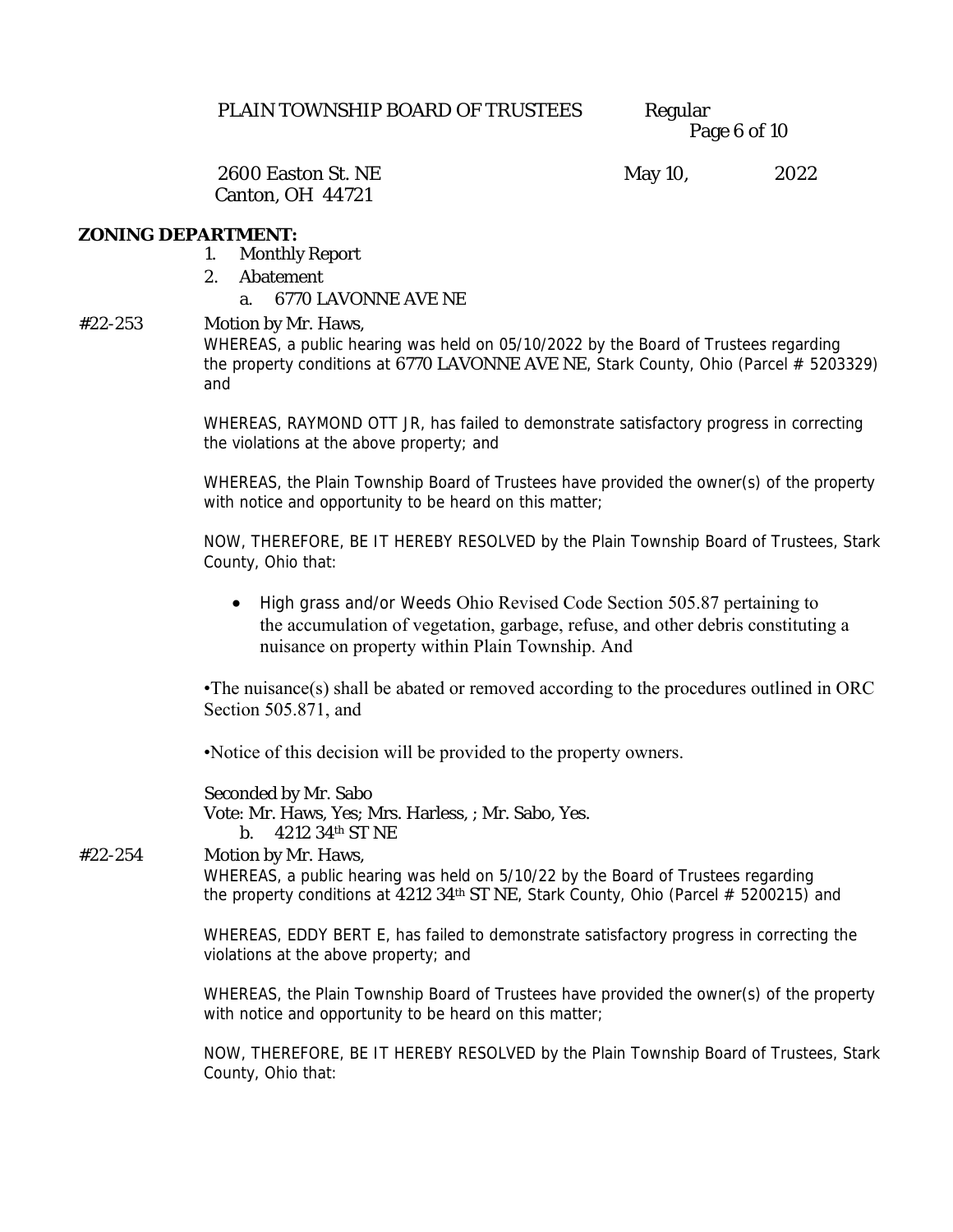| PLAIN TOWNSHIP BOARD OF TRUSTEES | Regular      |
|----------------------------------|--------------|
|                                  | Page 7 of 10 |

## Canton, OH 44721

2600 Easton St. NE May 10, 2022

•

• High grass and/or Weeds Ohio Revised Code Section 505.87 pertaining to the accumulation of vegetation, garbage, refuse, and other debris constituting a nuisance on property within Plain Township. And

•The nuisance(s) shall be abated or removed according to the procedures outlined in ORC Section 505.871, and

•Notice of this decision will be provided to the property owners.

Seconded by Mr. Sabo Vote: Mr. Haws, Yes; Mrs. Harless, ; Mr. Sabo, Yes. c. 1937 40th ST NE

#22-255 Motion by Mr. Haws,

WHEREAS, a public hearing was held on 5/10/22 by the Board of Trustees regarding the property conditions at 1937 40<sup>th</sup> ST NE, Stark County, Ohio (Parcel  $# 5210024$ ) and

WHEREAS, DAWN JONES-HARRINGTON, has failed to demonstrate satisfactory progress in correcting the violations at the above property; and

WHEREAS, the Plain Township Board of Trustees have provided the owner(s) of the property with notice and opportunity to be heard on this matter;

NOW, THEREFORE, BE IT HEREBY RESOLVED by the Plain Township Board of Trustees, Stark County, Ohio that:

• High grass and/or Weeds Ohio Revised Code Section 505.87 pertaining to the accumulation of vegetation, garbage, refuse, and other debris constituting a nuisance on property within Plain Township. And

•The nuisance(s) shall be abated or removed according to the procedures outlined in ORC Section 505.871, and

## •Notice of this decision will be provided to the property owners.

Seconded by Mr. Sabo

Vote: Mr. Haws, Yes; Mrs. Harless, ; Mr. Sabo, Yes.

- 3. Abatement Pays
	- a. 1937 40th ST NE
- #22-256 Motion by Mr. Haws,

WHEREAS, the Plain Township Board of Trustees, Stark County, Ohio has given notice to the owner of the property located at 1937 40th ST NE, (Parcel #5210024) to abate the nuisance on this property (Resolution #15-271) on 03/23/2022; and

WHEREAS, the Plain Township Board of Trustees provided for said abatement though the services of Plain Township Maintenance Department at a cost of \$145.50; and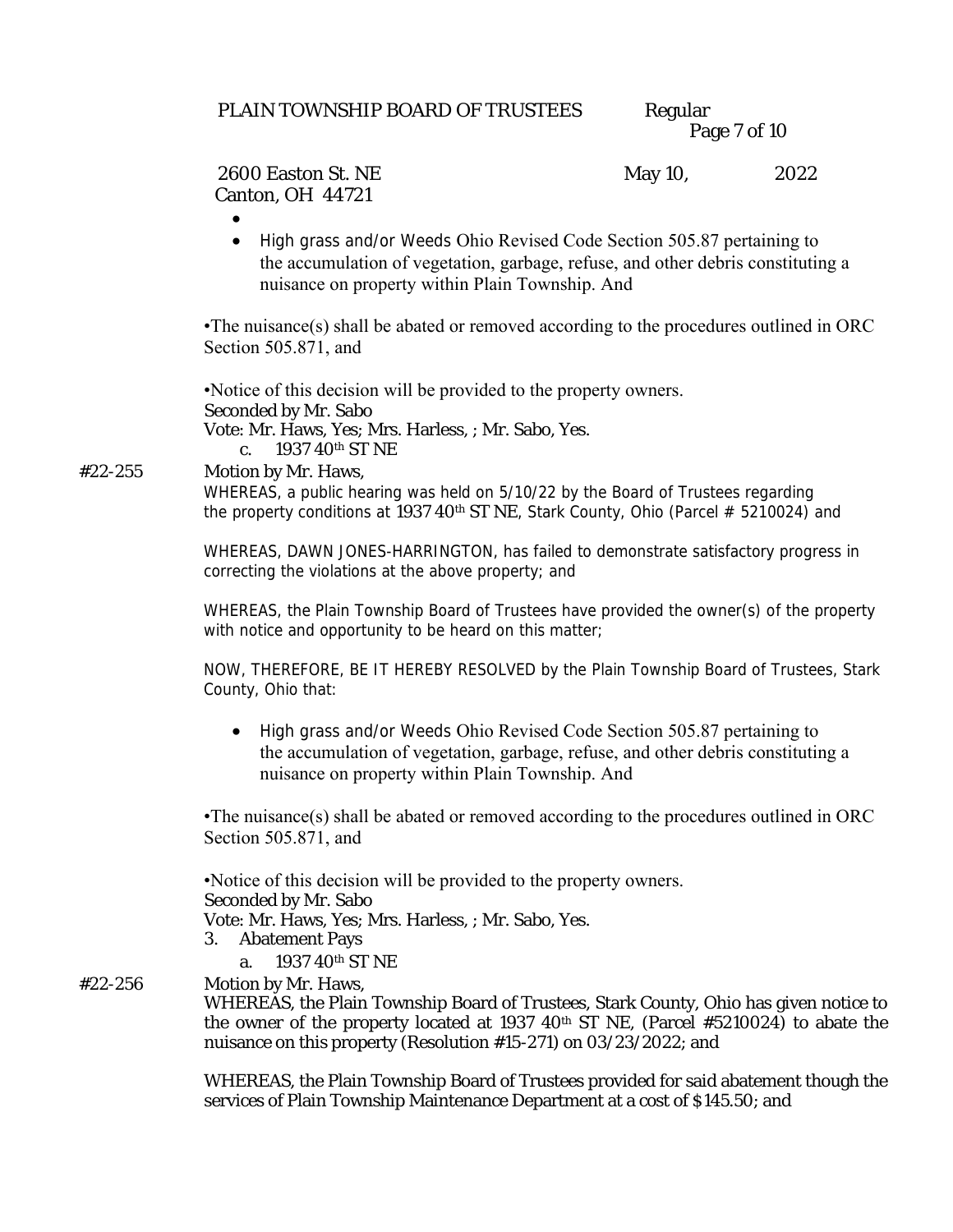Page 8 of 10

Canton, OH 44721

2600 Easton St. NE May 10, 2022

WHEREAS, the Plain Township Board of Trustees incurred costs for services and notification in the amount of \$33.99;

NOW, THEREFORE, BE IT HEREBY RESOLVED by the Plain Township Board of Trustees, Stark County, Ohio to instruct the Fiscal Officer to forward to the Stark County Auditor the Report To County Auditor of Township Action Regarding Abatement of a Nuisance certifying the total cost of \$179.49 to be placed on the property owner's tax duplicate. Seconded by Mrs. Harless

Vote: Mr. Sabo, Yes; Mr. Haws, Yes; Mrs. Harless,

**PUBLIC HEARING:** 6:15 p.m. Short Term Rentals

No one spoke in favor or opposition of the Short Term Rentals. The Hearing was adjourned. 4. Resolution - STR

#22-257 Motion by Mr. Haws

A RESOLUTION ENACTING REGULATIONS GOVERNING SHORT TERM RENTAL OF RESIDENTIAL PROPERTIES

The Plain Township Board of Trustees finds and declares as follows:

**WHEREAS,** Plain Township Board of Trustees wishes to reconcile the many different land use interests and concerns that are involved in the short term rental of residential properties.

**WHEREAS,** Short term rentals can provide a community, and even a state-wide benefit, by expanding the number and type of lodging facilities available, and they can assist owners of homes by providing revenue which may be used for maintenance upgrades and deferred costs.

**WHEREAS,** However, short term rental of residential dwellings can also cause difficulty where the character of the use takes on a more transitory and commercial character akin to a motel or similar use. The transitory and for-profit nature of the short term rental of residential homes can often be inconsistent with the traditional intended use of residential dwellings and neighborhoods.

**WHEREAS,** Investor-owned short term rentals in residential areas has been shown to hurt enrollment in public schools, transform neighborhoods into districts of mini hotels, and in some cases contributed to housing shortages. Short term rentals can also have detrimental impacts on the character of residential neighborhoods by leading to excessive noise and safety concerns, and by monopolizing available parking. Plain Township has a responsibility to mitigate these impacts.

**WHEREAS,** In addition to the residential character concerns, there is the fact that to date, a number of residential properties in the Township are dependent upon septic systems and not sanitary sewers, and Plain Township has environmental concerns associated with the over-occupancy of a residential dwelling's septic system.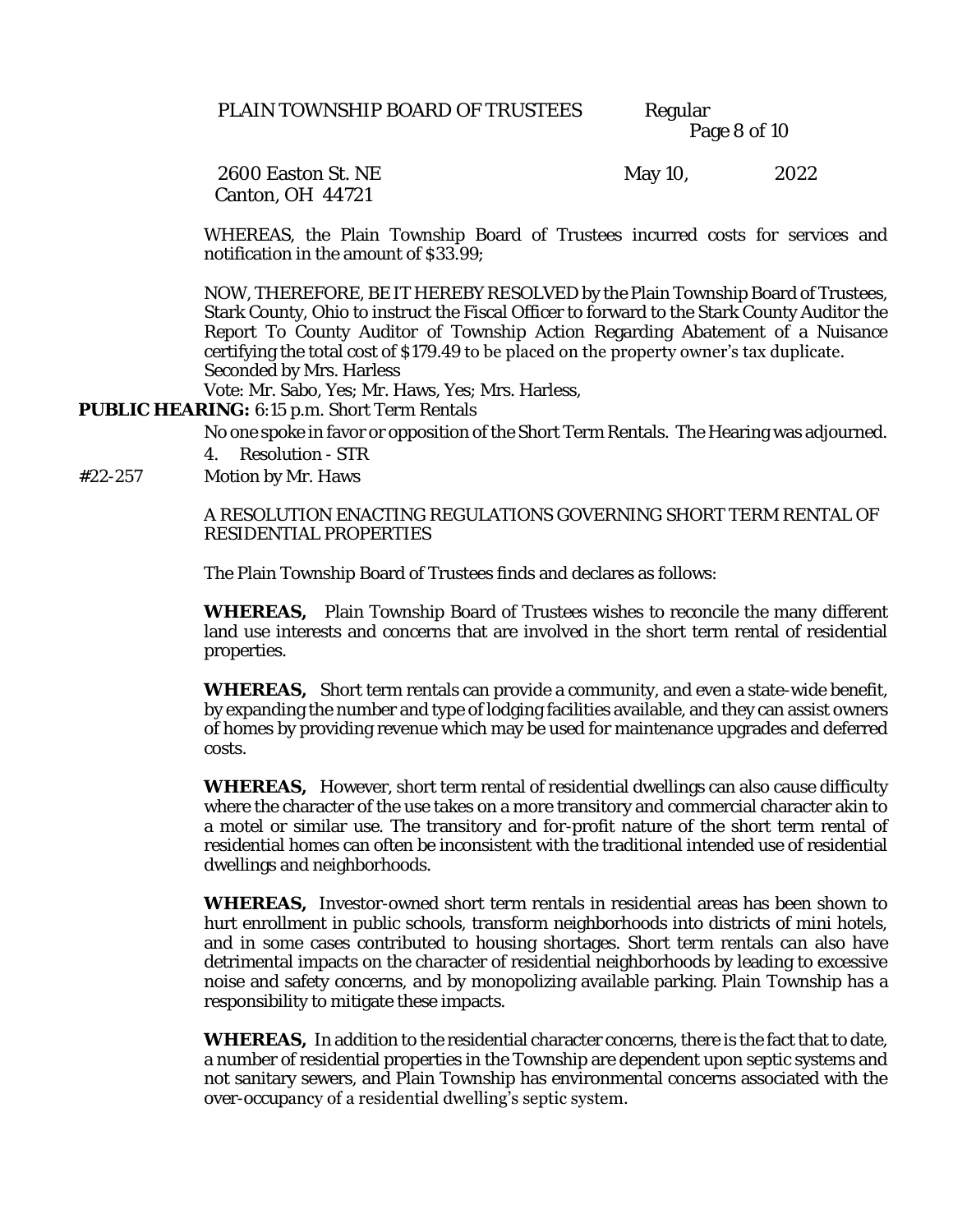Page 9 of 10

Canton, OH 44721

2600 Easton St. NE May 10, 2022

**WHEREAS,** It is the purpose of this regulation to protect and promote the health, safety, and general welfare of all the citizens of Plain Township by requiring the registration and certification of short term rentals within the Township. It is also the intent of Article VI Section 603.16, to protect the integrity of residential neighborhoods while allowing property owners to receive remuneration from rental of a dwelling to help maintain the dwelling. **NOW, THEREFORE, BE IT RESOLVED** by the Plain Township Board of Trustees, Stark County, Ohio, pursuant to Chapter 504 of the Ohio Revised Code, and within the authority of Limited Self Government, to hereby adopt with modifications the recommendation of the Plain Township Zoning Commission for approval of text amendment 580-22, to the Zoning Resolution. (Amendment # 580-22, effective Date, June 10, 2022) Seconded by Mr. Sabo MEMBER VICE-CHAIRMAN CHAIRMAN Vote: Mr. Haws, Yes; Mrs. Harless, Yes; Mr. Sabo, Yes **PARKS:** 1. Monthly Report 2. Payment to Midstates Recreation for Playground Equipment #22-258 Motion by Mr. Haws BE IT HEREBY RESOLVED, by the Plain Township Board of Trustees, Stark County, Ohio, to approve purchase and payment to Midstates Recreation for playground equipment at Veterans Park in an amount not to exceed \$5,046.13 to be taken from fund #2171-610-323- 0000. Seconded by Mr. Sabo MEMBER VICE-CHAIRMAN CHAIRMAN Vote: Mr. Haws, Yes; Mrs. Harless, Yes; Mr. Sabo, Yes 3. Payment to A Cut Above Tree Service for tree and Stump Removal #22-259 Motion by Mr. Haws BE IT HEREBY RESOLVED, by the Plain Township Board of Trustees, Stark County, Ohio, to approve payment to A Cut Above Tree Service for removal of trees and stump grinding at Al Leno Park in an amount not to exceed #2,600.00 to be taken from fund #2171-610-599- 0000. Seconded by Mrs. Harless MEMBER VICE-CHAIRMAN CHAIRMAN Vote: Mr. Haws, Yes; Mrs. Harless, Yes; Mr. Sabo, Yes 4. Payment to Pioneer Athletics for Field Paint #22-260 Motion by Mrs. Harless, BE IT HEREBY RESOLVED, by the Plain Township Board of Trustees, Stark County, Ohio, to approve purchase and payment to Pioneer Athletics for field paint in an amount not to exceed \$3,620.00 to be taken from fund #2171-610-599-0000. Seconded by Mr. Sabo MEMBER VICE-CHAIRMAN CHAIRMAN Vote: Mr. Haws, Yes; Mrs. Harless, Yes; Mr. Sabo, Yes 5. Field Usage Agreement - Randy Hahn #22-261 Motion by Mrs. Harless BE IT HEREBY RESOLVED, by the Plain Township Board of Trustees, Stark County, Ohio,